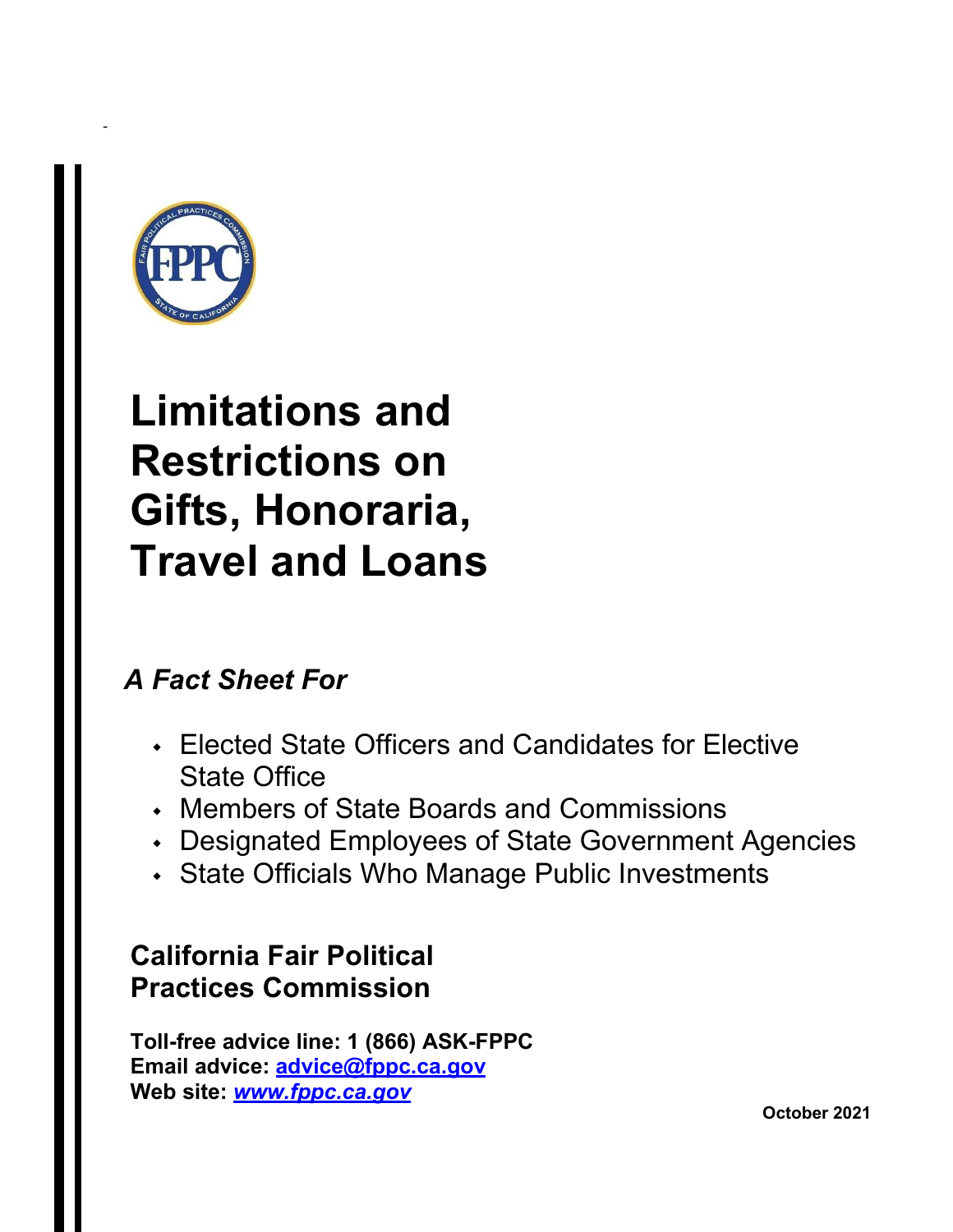# **Introduction**

The Political Reform Act<sup>1</sup> (the "Act") imposes limits on gifts, prohibits honoraria payments<sup>2</sup>, andimposes limits and other restrictions on the receipt of travel payments and personal loans by the following state officials:

• Elected state officers, candidates for elective state office, and other state officials specified inSection 87200;3

• Members of state boards and commissions; and

• Designated employees of state agencies (i.e., officials and employees of state agencies who file statements of economic interests (Form 700) under their agency's conflict of interest code).

#### The gift limit increased to **\$520** for calendar years **2021** and **2022**. **The gift limit in 2020 was \$500.**

This fact sheet summarizes the major provisions of the Act concerning gifts, honoraria, travel, and loans. It contains highlights of the law, but does not carry the weight of law. For more information, contact the Fair Political Practices Commission at (866) 275-3772 or [advice@fppc.ca.gov](mailto:advice@fppc.ca.gov) or visit our website at [www.fppc.ca.gov.](http://www.fppc.ca.gov/) Commission advice letters are available on our website.

#### **Enforcement**

**Failure to comply with the laws related to gifts, honoraria, loans, and travel payments may, depending on the violation, result in criminal prosecution and substantial fines, or in administrative or civil monetary penalties for as much as \$5,000 per violation or three times the amount illegally obtained. (See Sections 83116, 89520, 89521, 91000, 91004 and 91005.5.)**

<sup>1</sup> The Political Reform Act is contained in Government Code Sections 81000 through 91014. All statutory references are to the Government Code, unless otherwise indicated. The regulations of the Fair Political Practices Commission are contained in Sections 18110 through 18997 of Title 2 of the California Code of Regulations. All regulatory references are to Title 2, Division 6 of the California Code of Regulations, unless otherwise indicated.

<sup>2</sup> The gift limit and honoraria prohibitions do not apply to judges (although they do apply to candidates for judicial office) or to any part-time member of the governing board of any public institution of higher education, unless the member is also an elected official. (Sections 89502 and 89503.)

 $3$  State officials specified in Section 87200 include elected state officers, candidates for elective state office, members of the Public Utilities Commission, Energy Resources Conservation and Development Commission, Fair Political Practices Commission, California Coastal Commission, and the High-Speed Rail Authority, and officials who manage public investments.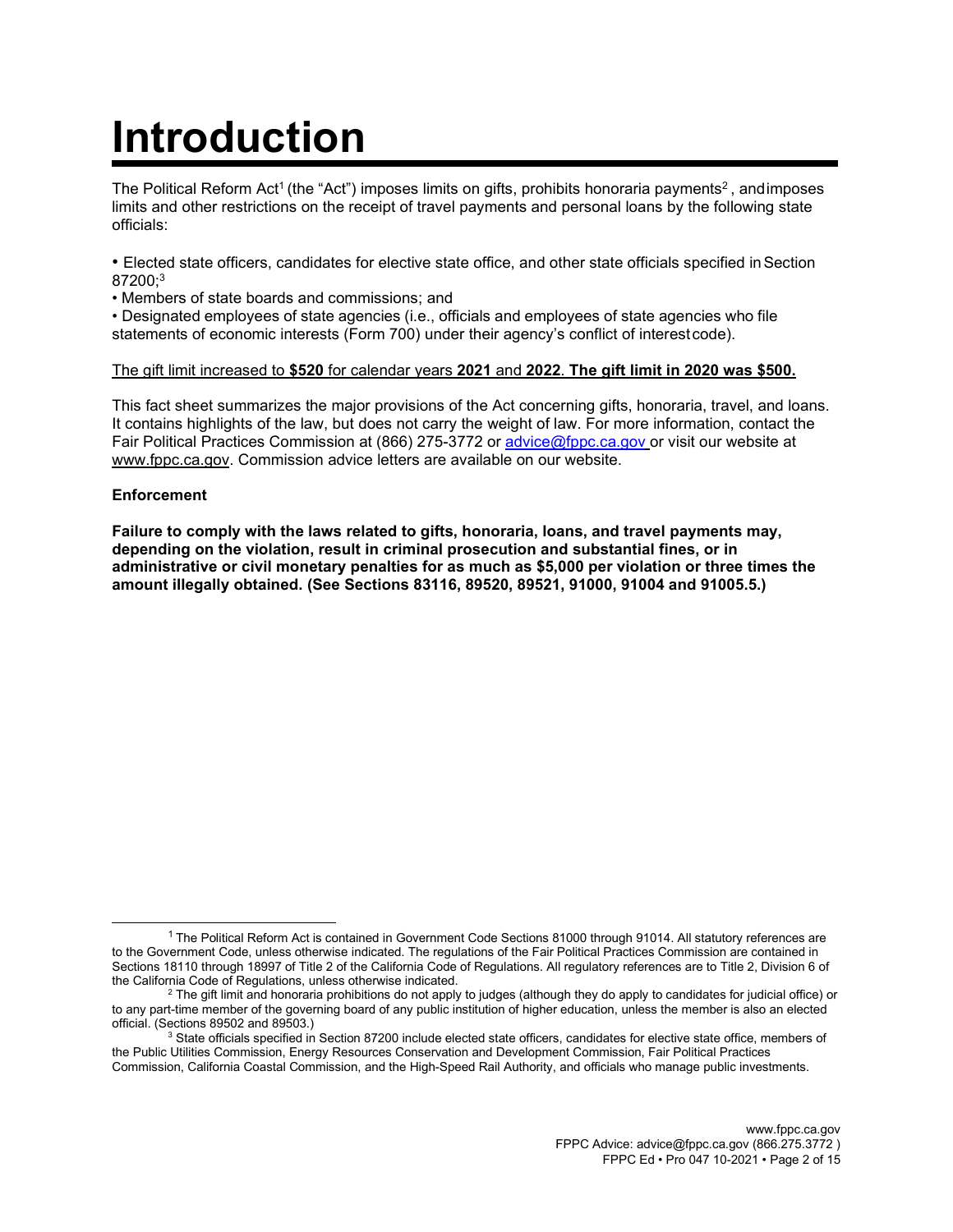# **Gifts**

#### **Limitations**

Elected state officers, candidates for elective state office, and other state agency officials and employees are subject to two gift limits:

1. **\$10 Lobbyist Gift Limit.** Elected state officers, candidates for elective state office, and most legislative employees may not accept gifts aggregating to more than \$10 in a calendar month either from or arranged by any single registered state lobbyist or lobbying firm. State agency officials, including board and commission members, officials who manage public investments, and employees, may not accept gifts aggregating to more than \$10 in a calendar month either from or arranged by a single registered state lobbyist or lobbying firm if the lobbyist or firm is registered to lobby the official or employee's agency. (Sections 86201-86204.)

2. **\$520 Gift Limit.** Gifts from any other single source may not exceed \$520 (2021-2022 limit) in a calendar year. For officials and employees who file statements of economic interests (Form 700) under a state agency's conflict of interest code ("designated employees"), this limit applies only if the official or employee would be required to report income or gifts from that source on the Form 700, as outlined in the "disclosure category" portion of the agency's conflict of interest code. (Section 89503.)<sup>4</sup>

#### **What is a "Gift"?**

A "gift" is any payment or other benefit that confers a *personal* benefit for which a public official does not provide payment or services of equal or greater value. A gift includes a rebate or discount in the price of anything of value unless the rebate or discount is made in the regular course of business to members of the public. (Section 82028.) (See Regulation 18946 for valuation guidelines.)

Except as discussed below, a public official has "received" or "accepted" a gift when they have actual possession of the gift or when they takes any action exercising direction or control over the gift, including discarding the gift or turning it over to another person. This includes gifts that are accepted by someone else on the official's behalf and gifts made to others at the direction of the official. (Regulation 18941.)

## **Gifts to Family Members**

Under certain circumstances, a gift to an official's family member**<sup>5</sup>** is considered a gift to the official. (Regulation 18943.) Anything given to a family member is presumed to be a gift to the official if: (1) there is no established relationship between the donor and the family member where it would generally be considered appropriate for the family member to receive the gift or; (2) the donor is someone who lobbies the official's agency, is involved in an action before the official's agency in which the official may foreseeably participate, or engages in business with the agency in which the official will foreseeably participate. (Wedding gifts are treated differently, see below.)

<sup>4</sup> Section 89503 provides for a biennial adjustment to the gift limit to reflect changes in the Consumer Price Index. For 2021-2022, the gift limit is \$520. (Section 89503; Regulation 18940.2.) Gifts from a single source that aggregate to \$50 or more must be disclosed and gifts aggregating to \$520 or more received by an official during any 12-month period may subject the official to disqualification with respect to the source (Section 87103(e).) Designated employees should obtain a copy of their conflict of interest code from their agency. Some conflict of interest codes require very limited disclosure of income and gifts. Gifts from sources that are not required to be disclosed on the Form 700 are not subject to the \$520 gift limit but still may subject the public official to disqualification.

<sup>5</sup>For purposes of this rule, an official's "family member" includes the official's spouse; registered domestic partner; any minor child of the official who the official can claim as a dependent for federal tax purposes; and a child of the official who is aged 18 to 23 years old, attends school, resides with the official when not attending school, and provides less than one-half of their own support.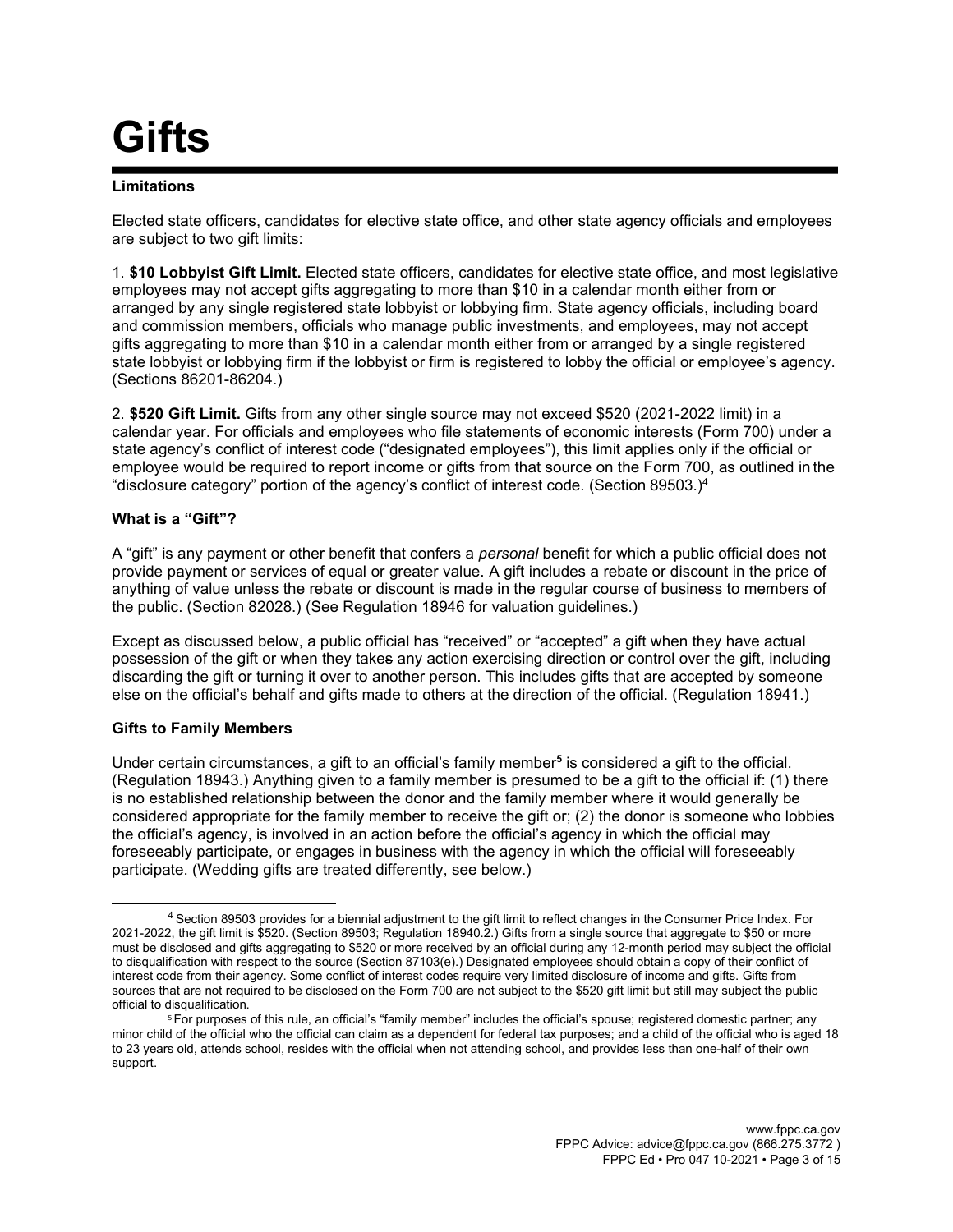### **Source of Gift**

Under most circumstances, it is clear who the source of a gift is, but if the circumstances indicate that the gift is being provided by an intermediary, the public official must determine both the donor and the intermediary in reporting the gift. Regulation 18945 provides the rules for determining the source of the gift.

#### **Gifts from Multiple Sources**

In determining the cumulative value of any reportable gifts, separate gifts from an individual and anentity that the individual controls must be aggregated as one source to comply with the reporting and limit requirements. For example, separate gifts from the owner of a company and from the company itself would be treated as if from one source if the owner has more than a 50 percent interest in the company, unless the making of the gift was determined by someone else in the company. In that case, the gift from the company would be aggregated with any gifts made by that determining individual. (Regulation 18945.1.)

Group gifts, where a public official receives a single gift from multiple donors (such as a retirement gift from coworkers), need not be reported unless any person contributes \$50 or more to the total cost ofthe gift. In that case, the public official would only report a gift from each of those persons. (Regulation 18945.2.)

#### **Valuing Gifts**

The general rule for determining the value of a gift is to apply the fair market value at the time the gift is received. Fair market value can be determined by finding any local or Internet advertisement for the item. Special exceptions to the fair market value rule are contained in Regulations 18946.1 through 18946.5 covering admission to ticketed and invitation-only events, wedding gifts, attendance at nonprofit and political fundraisers, and air travel. (Regulation 18946.) For example, for ticketed events, the value is the face value of the ticket.

#### **General Gift Exceptions**

| Form 700 Reporting | C/I § 87100 | Honoraria Ban | \$520 Gift Limit | Lobbvist<br>\$10 Limit |
|--------------------|-------------|---------------|------------------|------------------------|
| No                 | Νo          | Nο            | No               | No                     |

The following payments are exceptions to the definition of gift and are not considered gifts or income.

1. **Return or Reimbursement of Gift.** Items that are returned (unused) to the donor, or for which the public official reimburses the donor, within 30 days of receipt. (Section 82028(b)(2); Regulation 18941.)

2. **Donation of Gift to Nonprofit Group.** Items that are donated (unused) to a non-profit, tax-exempt (501(c)(3)) organization in which the official (or immediate family member) does not hold a position, or to a government agency, within 30 days of receipt without claiming a deduction for tax purposes. (Section 82028(b)(2); Regulation 18941.)

3. **Gifts from Family.** Gifts from the public official's spouse (or former spouse), child, parent, grandparent, grandchild, brother, sister, current or former parent-in-law, brother-in-law, sister-in-law, aunt, uncle, niece, nephew, or first cousin or the spouse of any such person, unless they are acting as an agent or intermediary for another person who is the true source of the gift. (Section 82028(b)(3); Regulation 18942(a)(3).) This exception includes great grandparents, great uncles and aunts, great nieces and nephews, and first cousins once removed.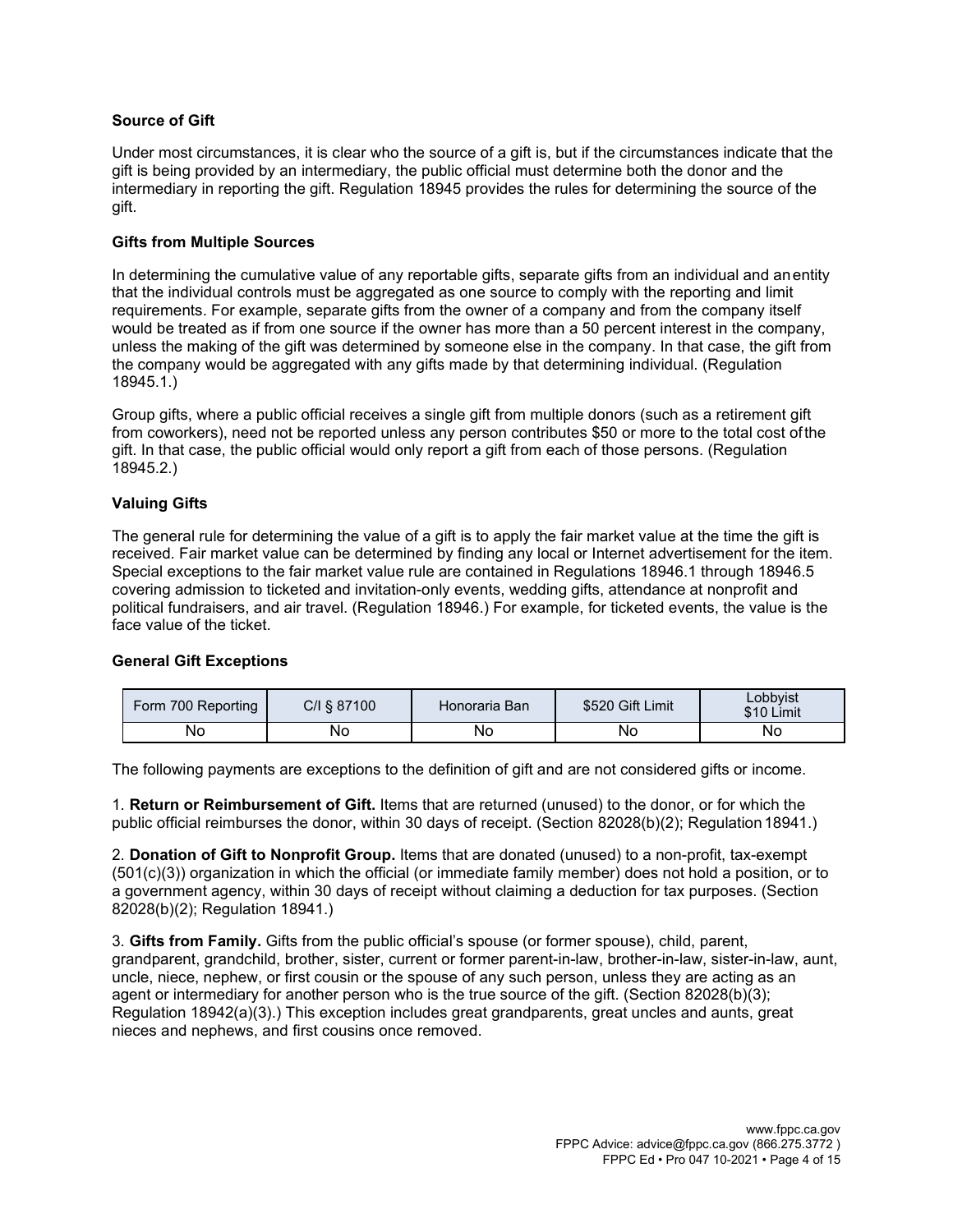4. **Informational Material.** Informational material provided to assist the public official in the performance of their official duties, including books, reports, pamphlets, calendars, periodicals, videotapes, orfree admission or discounts to informational conferences or seminars.

"Informational material" may also include scale models, pictorial representations, maps, and other such items. However, if the item's fair market value is more than \$520, the public official has the burden of demonstrating that the item is informational. In addition, on-site demonstrations, tours, or inspections, including air flights over an area that is the subject of the information and designed specifically for public officials, are considered informational material. However, this exception does not apply to meals or lodging. Furthermore, the exception generally does not apply to transportation to the site, except for any portion of the transportation that is not commercially available. (Section 82028(b)(1); Regulations 18942(a)(1) and 18942.1.)

5. **Inheritance.** A devise or inheritance. (Section 82028(b)(5); Regulation 18942(a)(5).)

6. **Campaign Contributions.** Campaign contributions to an official, including rebates or discounts received in connection with campaign activities (Section 82028(b)(4); Regulations 18942(a)(4), 18950(a) and 18950.3(a)), and permissible expenditures of campaign funds for campaign-related expenses, including payments for transportation, lodging or food (Regulations 18950(a) and 18950.3(b)), provided they comply and are properly reported in accordance with applicable campaign finance laws.

7. **Plaques.** Personalized plaques and trophies with an individual value of less than \$250.(Section 82028(b)(6); Regulation 18942(a)(6).)

8. **Ceremonial Role.** Free admission to a ticketed event (including any benefits included in the price of the ticket such as a free meal) for the official and one guest at an event where the official performs a ceremonial role, such as throwing out the first pitch at a Dodgers' game, so long as the official's agency complies with the posting provisions set forth in Regulation 18944.1(d). (Regulation 18942(a)(13); Regulation 18942.3; also see discussion of Form 802 below under "Gifts Exceptions Requiring Alternate Reporting.")

9. **Event Where Official Makes a Speech.** Free admission, and food and nominal items (such as a pen, pencil, mouse pad, note pad or similar item) available to all attendees, at the event at which the official makes a speech (as defined in Regulation 18950(b)(2)), so long as the admission is provided by the person who organizes the event. (Regulation 18942(a)(11).)

10. **Attending Wedding Reception.** Benefits received as a guest attending a wedding receptionwhere the benefits are the same as those received by the other guests at the reception. (Regulation 18942(a)(15).)

11. **Bereavement Offerings.** Bereavement offerings, such as flowers at a funeral received in memory of a close family member. (Regulation 18942(a)(16).)

12. **Act of Neighborliness.** Benefits received as an act of neighborliness such as the loan of an item,an occasional ride, or help with a repair where the act is consistent with polite behavior in a civilized society and would not normally be part of an economic transaction between like participants under similar circumstances. (Regulation 18942(a)(17).)

13. **Campaign or Nonprofit Fundraiser.** Two tickets for admission, for use by only the official and one guest, to attend a fundraiser for a campaign committee or candidate, or to a fundraiser for anorganization exempt from taxation under Section 501(c)(3) of the Internal Revenue Code. The ticket(s) must be received from the organization or committee holding the fundraiser. (Regulation 18946.4.)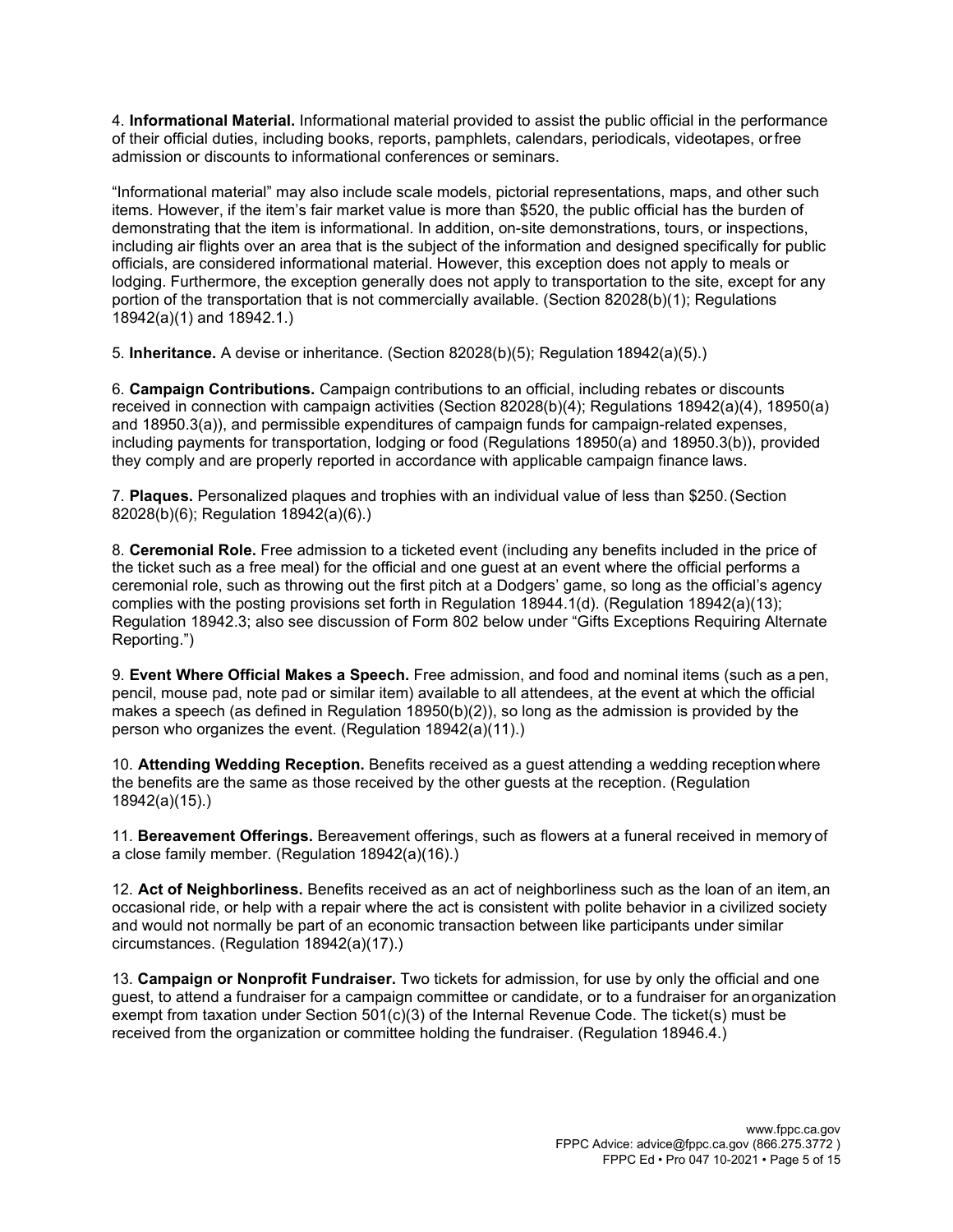14. **Unused Passes or Tickets.** Passes or tickets that provide admission or access to facilities, goods, services, or other benefits (either on a one-time or repeated basis) that the public official does not use or give to another person. (Regulation 18946.1.)

15. **Items Provided to Government Agency.** Subject to certain conditions, items provided to a government agency and used by public officials in the agency for agency business. This may include passes or tickets to (see Regulation 18944.1) or payments for other types of items or activities (see Regulation 18944). An agency must disclose specified payments on a form provided by the FPPC and post the form on its website. (See discussion of Forms 801 and 802 below under "Gift Exceptions Requiring Alternate Reporting.") Contact the FPPC for detailed information.

16. **Emergency Leave Credits.** Leave credits (e.g., sick leave or vacation credits) received under abona fide catastrophic or emergency leave program established by the public official's employer and available to all employees in the same job classification or position. Donations of cash are gifts and are subject to limits and disclosure. (Regulation 18942(a)(9).)

17. **Disaster Relief.** Food, shelter, or similar assistance received in connection with a disaster relief program. The benefits must be received from a governmental agency or charity and must be availableto the general public. (Regulation 18942(a)(10).)

18. **Agency Raffle.** Items awarded in an agency raffle received by the agency from an employee who is not acting as an intermediary for another donor. This exception applies when an agency holds an employee raffle and the item awarded in the raffle has been obtained with agency funds, or is otherwise an asset of the agency and not donated to the agency by a non-agency source. This exception does not apply to passes or tickets of the type described in Regulation 18944.1. (Regulation 18944.2(a) and(b).)

19. **Employee Gift Exchange.** Items received by an employee during an employee gift exchange, so long as the items received are provided by another employee of the agency and the gifts are not substantially disproportionate in value. (Regulation 18944.2(c).)

## **Limited Gift Exceptions**

| Form 700 Reporting | C/I § 87100 | Honoraria Ban | \$520 Gift Limit | Lobbvist<br>\$10 Limit |
|--------------------|-------------|---------------|------------------|------------------------|
| No                 | No          | No            | No               | Maybe                  |

1. **Home Hospitality.** Gifts of hospitality including food, drink or occasional lodging that an official receives in an individual's home when the individual or a member of their family is present. (Regulation 18942(a)(7).) Such hospitality provided by a lobbyist is a gift unless the home hospitality is related to another purpose unconnected with the lobbyist's professional activities. Generally, this means functions like children's birthday parties, soccer team parties, neighborhood barbeques, etc., where other guests attend who are not part of the lobbying process. (Regulation 18942.2.)

2. **Reciprocal Holiday Gifts.** Gifts commonly exchanged between an official and another individual (other than a lobbyist registered to lobby the official's agency) on holidays, birthdays, or similaroccasions to the extent that the gifts exchanged are not substantially disproportionate in value. (Regulation 18942(a)(8)(A).)

3. **Reciprocal Exchanges.** Reciprocal exchanges between an official and another individual (other than a lobbyist registered to lobby the official's agency) that occur on an ongoing basis so long as the total value of payments received by the official within the calendar year is not substantially disproportionate to the amount paid by the official and no single payment is \$520 or more. For example, if two people get together regularly for lunches and rotate picking up the lunch tab so that each pays approximately half the total value over the course of the calendar year, no gift need be reported. (Regulation 18942(a)(8)(B).)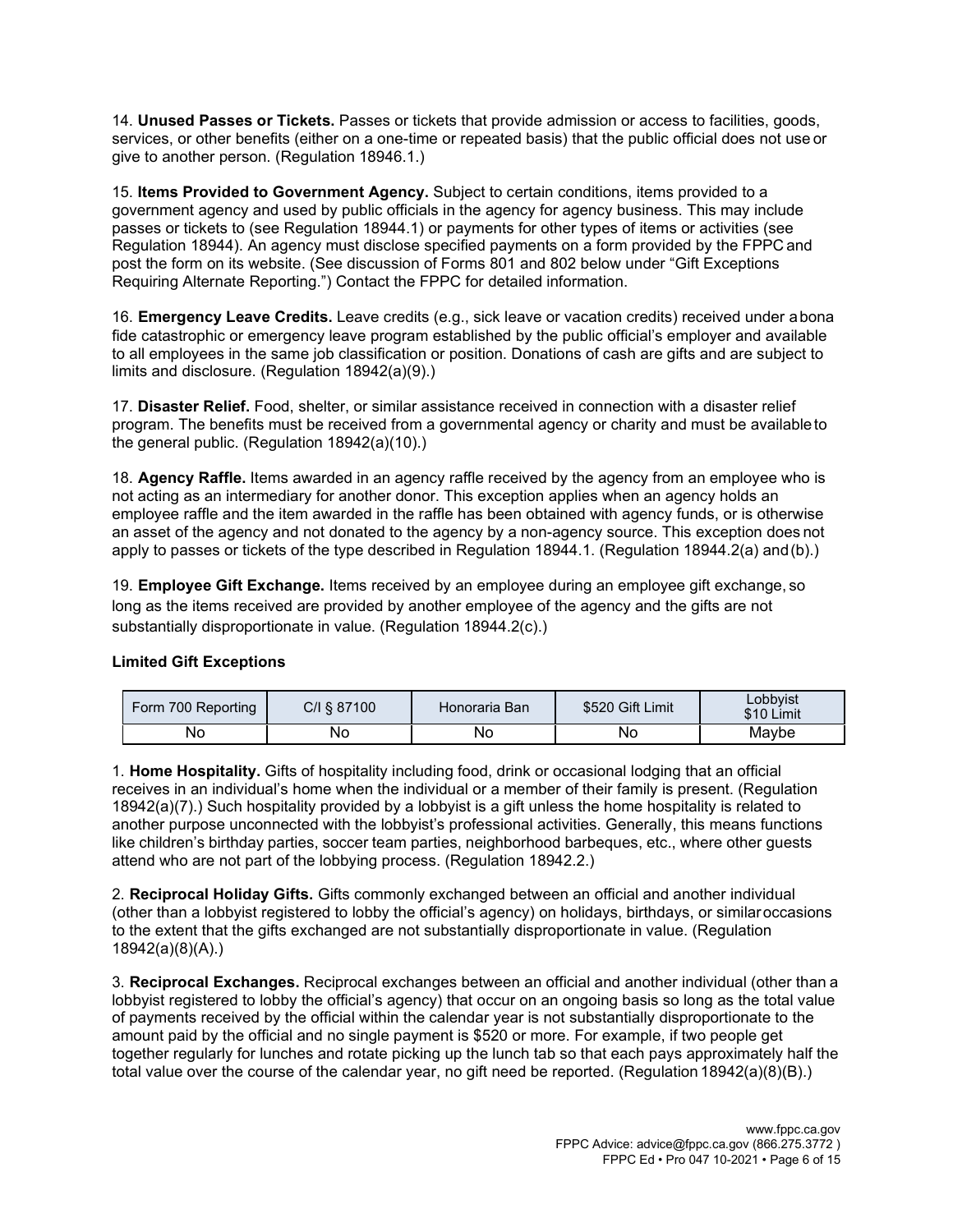4. **Dating Relationship.** Personal benefits commonly received from a dating partner. These gifts are not disclosable or limited but are subject to disqualification under the conflict of interest laws if the dating partner is a lobbyist or an individual who files lobbying reports and is registered to lobby the official's agency, or is an individual who otherwise has business before the official as set forth in Regulation 18942(a)(18)(D). (Regulation 18942(a)(18)(A).)

5. **Acts of Human Compassion.** Assistance, financial or otherwise, to offset family medical or living expenses that the official can no longer meet without private assistance because of an accident, illness, employment loss, death in the family, or other unexpected calamity; or to defray expenses associated with humanitarian efforts such as the adoption of an orphaned child, so long as the source of the donation is an individual who has a prior social relationship with the official of the type where it would be common to provide such assistance, or the payment is made without regard to official status under other circumstances in which it would be common to receive community outreach. (Regulation 18942 (a)(18)(B).) This exception does not apply if the person providing the benefit to the official is a lobbyist or an individual who files lobbying reports and is registered to lobby the official's agency, or is an individual who otherwise has business before the official as set forth in Regulation 18942(a)(18)(D).

6. **Long-Time Friend.** Benefits received from a long-time personal friend where the gift is unrelated tothe official's duties. The exception does not apply if the individual providing the benefit to the official is involved in some manner with business before the official. (Regulation 18942(a)(18)(C).) This exception does not apply if the person providing the benefit to the official is a lobbyist or an individual who files lobbying reports and is registered to lobby the official's agency, or is an individual who otherwise has business before the official as set forth in Regulation 18942(a)(18)(D).

7. **Existing Personal Relationship.** Benefits received from an individual who is not a lobbyist registered to lobby the official's agency, where it is clear that the gift was made because of an existing personal or business relationship unrelated to the official's position and there is no evidence whatsoever at the time the gift is made that the official makes or participates in the type of governmental decisions that may have a reasonably foreseeable material financial effect on the individual who would otherwise be the source of the gift. (Regulation 18942(a)(19).)

| Reporting                            | $C/I$ § 87100 | ⊟onoraria Ban | \$520 Gift Limit | Lobbyist<br>\$10 Limit |
|--------------------------------------|---------------|---------------|------------------|------------------------|
| Yes - $\frac{1}{2}$ value as<br>gift | Yes           | No            | No               | Yes                    |

# **Very Limited Gift Exception**

**Wedding Gifts.** Wedding gifts are not subject to the \$520 gift limit, but they are subject to the \$10 lobbyist/lobbying firm gift limit. In addition, wedding gifts are reportable. However, for purposes of valuing wedding gifts, one-half of the value of each gift is attributable to each spouse. (Regulation 18946.3.)

# **Gift Exceptions Requiring Alternate Reporting**

| Form 700 Reporting               | C/I § 87100 | Honoraria Ban∃ | \$520 Gift Limit | Lobbvist<br>\$10 Limit |
|----------------------------------|-------------|----------------|------------------|------------------------|
| $V_{\text{ES} - r}$<br>As Income | Yes         | Νo             | Νo               | No                     |

**Prize or Award.** A prize or award received in a bona fide contest or competition, or game of chance. *Note:* Unlike the other exceptions, payments that fall into this exception must be reported as income if valued at \$500 or more. To qualify for this exception the contest or competition must be unrelated to the official's duties. (Regulation 18942(a)(14).)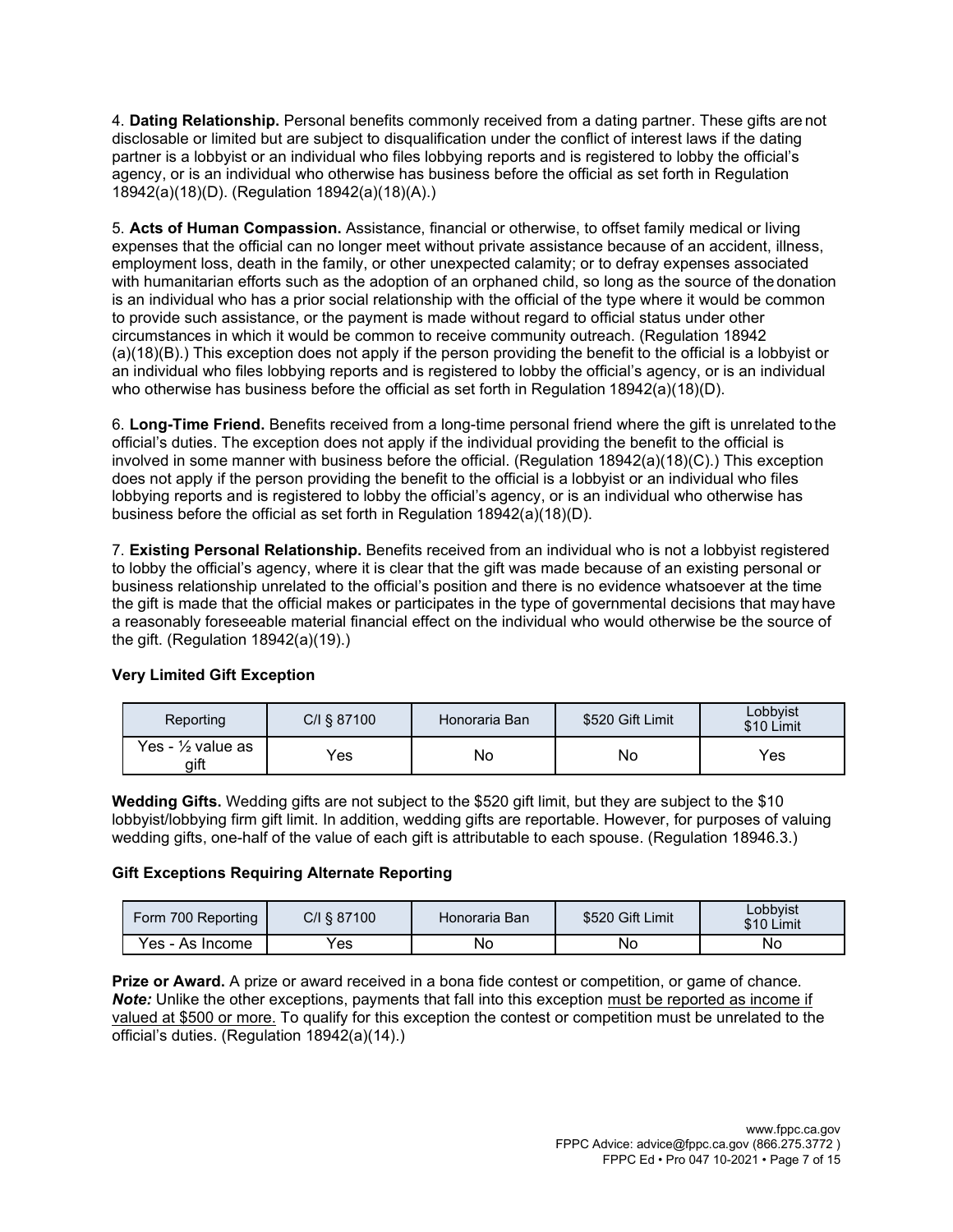## **Agency Reports**

| Reporting              | C/I § 87100 | Honoraria Ban | \$520 Gift Limit | Lobbyist<br>\$10 Limit |
|------------------------|-------------|---------------|------------------|------------------------|
| Yes - On 801 or<br>802 | No          | No            | No               | No                     |

The following exceptions are also applicable to payments made to a government agency that are used by officials in the agency under certain conditions to conduct agency business. These types of payments are not treated as gifts or income to the officials who use them, so long as the payments meet certain conditions and they are reported by the officials' agency. These reports must appear on either a Form 801 or Form 802, instead of the official reporting the items on a statement of economic interests (Form 700).

**Form 801 – Payment to Agency Report**: This form covers gifts or donations made to an agency and used by one or more officials in the agency for agency business. This may include travel payments, reimbursements, or other uses by an official, but does not cover tickets or passes providing admission to an entertainment or sporting event, which are reported on the Form 802 (discussed below). If the payment meets the requirements of Regulations 18944 or 18950.1, the agency must report it on a Form 801 and the item is not reported on the individual's statement of economic interests (Form 700). (Regulations 18944 and 18950.1.)

**Form 802 – Agency Report of Ceremonial Role Events and Ticket/Pass Distributions**: This form covers gifts or donations made to an agency that provide tickets or passes to an agency official for admission to an entertainment or sporting event. For the ticket or pass to be exempt from reporting on the individual's statement of economic interests (Form 700), the agency must have a written policy stating the public purpose for distribution of the tickets. The ticket or pass cannot be earmarked by the original source for use by a particular agency official and the agency must determine, in its sole discretion, which official may use the ticket or pass. (Regulation 18944.1.) The Form 802 is also used to report tickets provided for officials who perform a ceremonial role on behalf of the agency.

| Reporting                             | $C/I$ § 87100 | Honoraria Ban | \$520 Gift Limit | Lobbyist<br>\$10 Limit |
|---------------------------------------|---------------|---------------|------------------|------------------------|
| Yes - Form 803<br>Behested<br>Payment | No            | No            | No               | No                     |

# **Behested Payments Reports**

**Behested Payments.** Generally, payments made at the behest of an official that do not confer a personal benefit on an official such as those made by a third party to co-sponsor an event, or that are principally legislative, governmental or charitable in nature, are not gifts. However, when an elected officer or member of the Public Utilities Commission is making the behest, in some cases these payments may be considered "behested payments" under Section 82004.5 and require disclosure by that elected officer or member.

## **Form 803 – Behested Payment Report**:

- Behested payments are payments made principally for legislative, governmental, or charitable purposes. These payments are not for personal or campaign purposes. For example, an elected official may ask a third party to contribute funds to a school in his district, or to a job fair orhealth fair.
- Generally, a donation will be "made at the behest" if it is requested, solicited, or suggested by the elected officer or member of the Public Utilities Commission, or otherwise made to a person in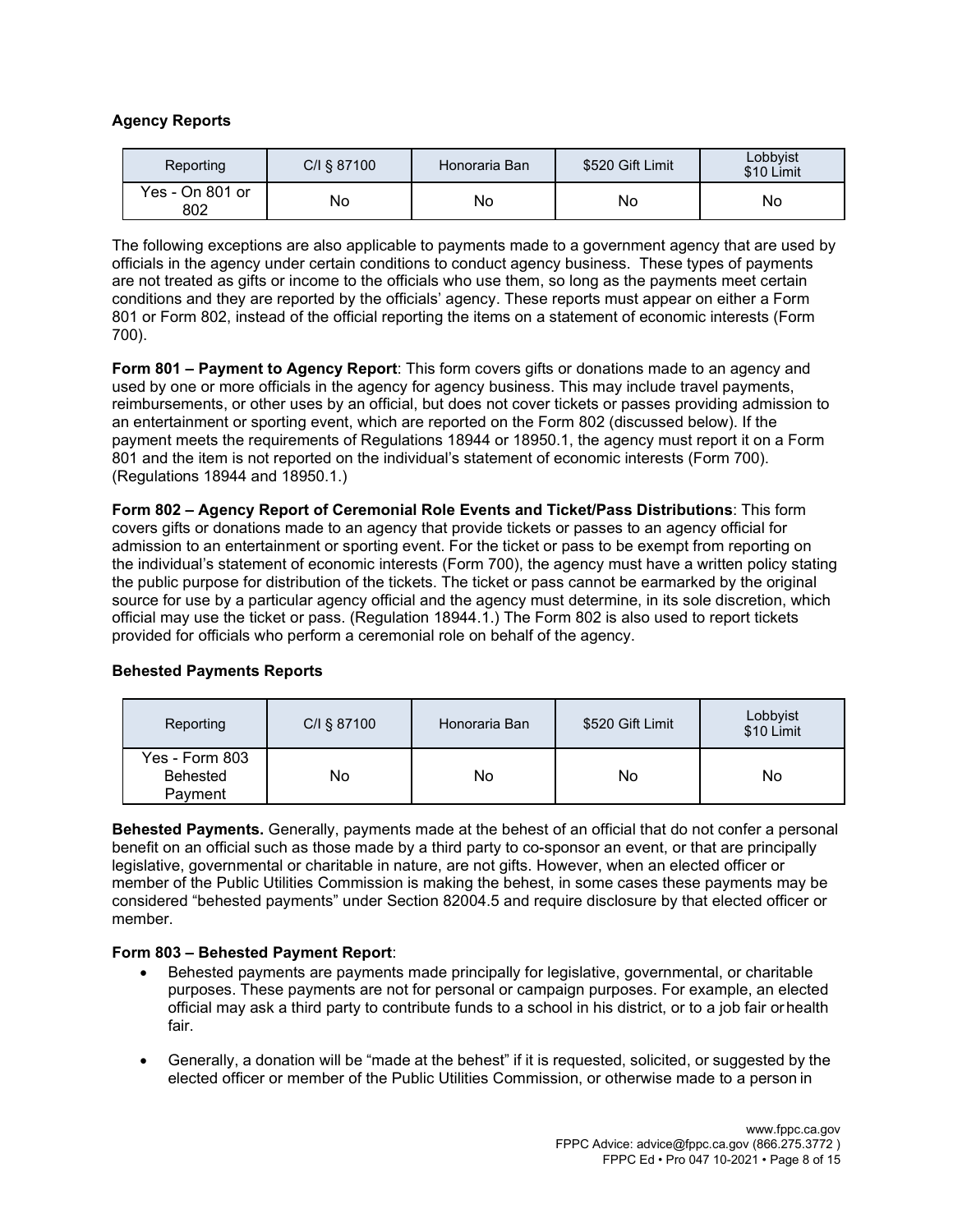cooperation, consultation, coordination with, or at the consent of, the elected officer or PUC member. This includes payments behested on behalf of the official by their agent or employee.

- A behested payment does not include payments to an official from a local, state, or federal government agency for use by the official to conduct agency business. For example, free parking provided by a governmental entity to an official for agency business is not a behested payment and is not subject to reporting.
- Behested payments totaling \$5,000 or more from a single source in a calendar year must be disclosed by the official on a Form 803, which is filed with the official's agency within 30 days of the date of the payment(s). (Section 82015; Regulation 18215.3.)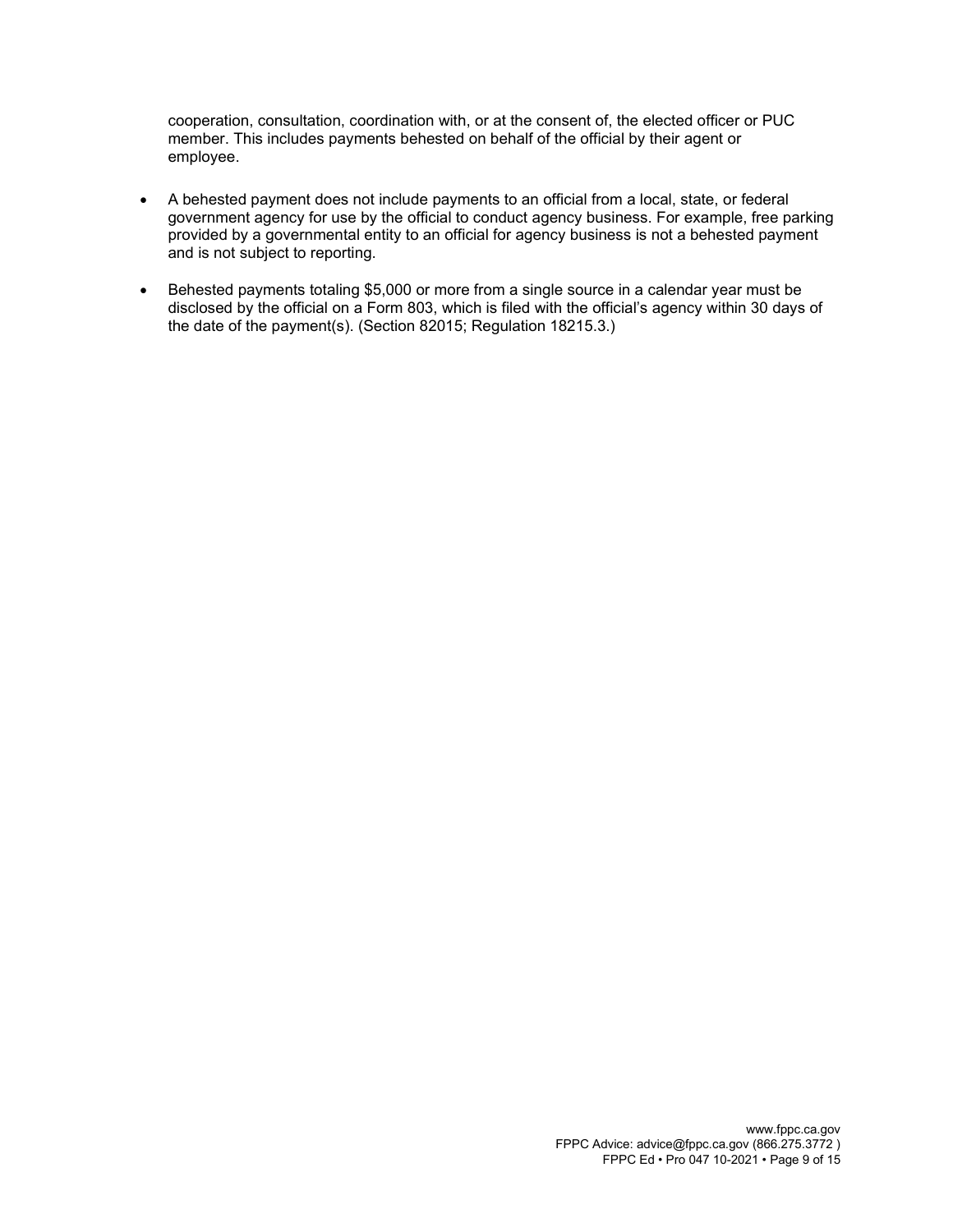# **Honoraria**

## **What is an "Honorarium"?**

An "honorarium" is any payment made in consideration for any speech given, article published, or attendance at any public or private conference, convention, meeting, social event, meal, or like gathering. An honorarium includes gift cards or any gift of more than nominal benefit provided in connection with an activity described above. An honorarium does not include items of nominal value such as a pen, pencil, note pad, or similar item. (Section 89501; Regulation 18932.4(e).)

A "speech given" means a public address, oration, or other form of oral presentation, including participation in a panel, seminar, or debate. (Regulation 18931.1.)

An "article published" means a nonfictional written work: 1) that is produced in connection with any activity other than the practice of a bona fide business, trade, or profession; and 2) that is published in a periodical, journal, newspaper, newsletter, magazine, pamphlet, or similar publication. (Regulation 18931.2.)

"Attendance" means being present during, making an appearance at, or serving as host or master of ceremonies for any public or private conference, convention, meeting, social event, meal, or like gathering. (Regulation 18931.3.)

The Act and Commission regulations provide certain exceptions to the prohibition on honoraria. (Section 89501(b); Regulations 18932 –18933.).

# **The Prohibition**

State officials specified in Section 87200 (see page 2) are prohibited from receiving any honoraria payments. Officials and employees of state agencies who file statements of economic interests (Form 700) under the agency's conflict of interest code ("designated employees") may not receive honoraria payments from any source if the employee would be required to report income or gifts from that source on the Form 700, as outlined in the "disclosure category" portion of the conflict of interest code. (Section 89502.)

# **Honoraria Exceptions that also apply to gifts and income**

1. **Returned.** An honorarium that the public official returns (unused) to the donor or the donor's agentor intermediary within 30 days. (Section 89501(b); Regulation 18933.)

2. **Donated to General Fund.** An honorarium that is delivered to the State Controller within 30 days for donation to the General Fund for which the public official does not claim a deduction for income tax purposes. (Section 89501(b); Regulation 18933.)

3. **Made to Nonprofit Organization.** A payment that is not delivered to the public official but is made directly to a bona fide charitable, educational, civic, religious, or similar tax-exempt, non-profit organization. However:

- The official may not make the donation a condition for their speech, article, or attendance;
- The official may not claim the donation as a deduction for income tax purposes;
- The official may not be identified to the non-profit organization in connection with the donation; and
- The donation may have no reasonably foreseeable financial effect on the official or on any member of their immediate family. (Regulation 18932.5.)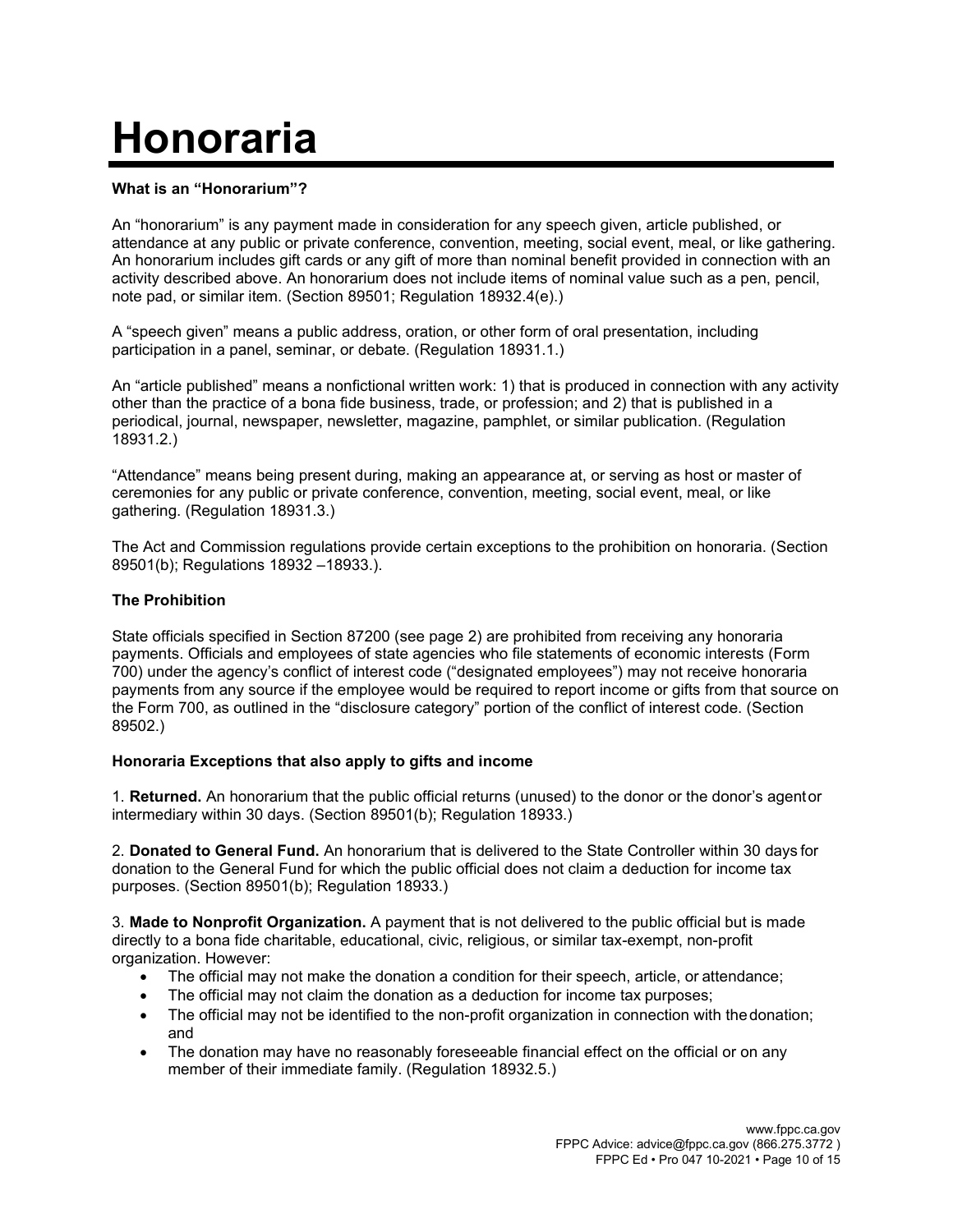4. **Payment from Family Member.** A payment received from the public official's spouse, child, parent, grandparent, grandchild, brother, sister, parent-in-law, brother-in-law, sister-in-law, nephew, niece, aunt, uncle, or first cousin, or the spouse of any such person. However, a payment that would be consideredan honorarium is prohibited if one of these persons is acting as an agent or intermediary for someone else. (Regulation 18932.4(b).)

5. **Payment for Performance or Book.** Payments received for a comedic, dramatic, musical, or other similar artistic performance, and payments received for the publication of books, plays, orscreenplays. (Regulations 18931.1 and 18931.2.)

6. **Reimbursement for Travel Where Official Provides Consideration.** Reimbursements for reasonable travel expenses provided to the public official by a bona fide non-profit, tax-exempt (501(c)(3)) entity for which the public official provides equal or greater consideration. The payment would also be exempt from the definition of income under Section 82030(b)(2). (See discussion under "Travel Payments" below.)

#### **Honoraria Exceptions where the payment may still be considered income (or a gift, if consideration of equal or greater value is not provided by the official)**

1. **Admission to Event where Official Gives Speech.** Free admission, and refreshments and similar non-cash nominal benefits, provided to an official during the entire event at which they give a speech, participates in a panel or provides a similar service, and in-California transportation and necessary lodging and subsistence provided directly in connection with the speech, panel or service, includingmeals and beverages on the day of the activity. (Regulation 18932.4(e).)

2. **Earned Income from a Business.** Income earned and payments for travel made in connection with personal services rendered by the official if the services are provided in connection with a bona fide business, trade, or profession — such as teaching, practicing law, medicine, insurance, real estate, banking, or building contracting — and the services are customarily provided in connection with the business, trade, or profession. (Section 89506(d)(3) and Regulations 18950(a) and 18950.2.)

This exception does not apply if the sole or predominant activity of the business, trade, or profession is making speeches. In addition, the public official must meet certain criteria to establish that they are conducting or in a bona fide business, trade, or profession (such as maintenance of business records, licensure, proof of teaching position) before a payment received for personal services which may meet the definition of honorarium would be considered earned income and not an honorarium. (Section 89501(b); Regulations 18932 –18932.3.) Earned income is required to be reported. Contact the FPPC for detailed information.

3. **Travel from a Government Agency.** Travel payments provided to the public official by the State of California or by any state, local, or federal government agency which would be considered income and not a gift. (Section 89506(d)(2).) See discussion under "Travel Payments" below.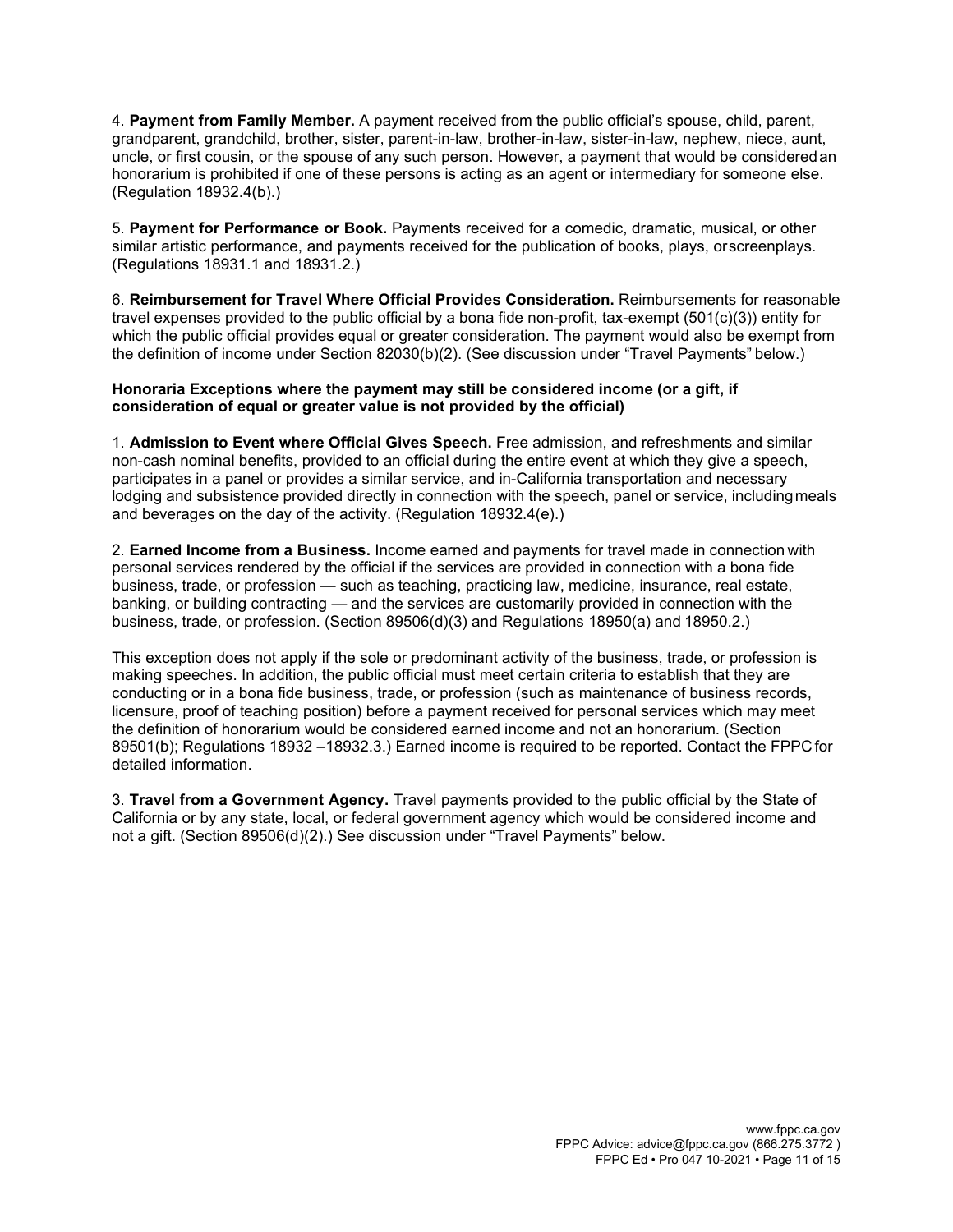# **Travel Payments Exceptions**

Generally, when an official receives a payment (including reimbursement) for their travel, that payment is a reportable gift or income under the Act. The term "travel payment" includes payments, advances, or reimbursements for travel, including actual transportation, parking and related lodging and subsistence. (Section 89506(a).)

If the payment is a gift, it is also normally subject to the Act's \$520 gift limit and \$10 lobbyist gift limit. If the payment is income, it may, in some cases, be an honorarium. Whether a payment is a gift or income, the official may be required to disqualify themself from any decision that will have a foreseeable materially financial effect on the source.

## **Certain Travel Payments are not a Gift, Income or Honorarium**

| Reportina | C/I § 87100 | Honoraria Ban | \$520 Gift Limit | Lobbvist<br>\$10 Limit |
|-----------|-------------|---------------|------------------|------------------------|
| Nο        | Nο          | No            | Νo               | No.                    |

The following travel payments are not a gift, income or honorarium under the Act and Commission regulations and are thus not reportable, potentially disqualifying, or subject to any of the Act's gift limits or the honorarium ban.

1. **Travel from Non-Reportable Source.** A payment for travel from a source that is not reportable on the official's statement of economic interests (Form 700) based on the provisions of the conflict of interest code of the official's state agency.

2. **Travel from Government Agency for Training.** A payment for travel from another state, local or federal government agency and related per diem expenses when the travel is for education, training or other inter-agency programs or purposes. (Regulation 18950(a) and (c)(2).)

3. **Sharing a Ride with Another Official.** A payment for travel provided to the official in a vehicle or aircraft owned by another official or agency when each official is traveling to or from the same locationfor an event as a representative of their respective offices. (Regulation 18950(a) and (c)(3).)

4. **Certain Travel from a Government Agency or 501(c)(3).** Travel payments provided to the official by any state, local, or federal government agency as part of the official's employment with that agency or provided to the official by a bona fide non-profit, tax-exempt  $(501(c)(3))$  entity for which the official provides equal or greater consideration. (Section 82030(b)(2).) Any person who claims to have provided consideration has the burden of proving that the consideration received is of equal or greater value.

5. **Travel for Official Agency Business**. Certain payments made to an agency to cover the travel expenses of an employee who travels in the course of carrying out agency business are not gifts to the official because these payments do not provide a "personal benefit" to the official. For this exception to apply, the agency must report the payment on a Form 801 and the amount and purpose for using the payments are restricted by the provisions set forth in Regulation 18950.1.

6. **Campaign Contribution.** A payment for travel that constitutes a campaign contribution to an official (Sections 82015, 82028(b)(4); Regulations 18215, 18942(a)(4), 18950(a) and 18950.3(a)), and permissible expenditures of campaign funds for campaign-related travel (Regulations 18950(a) and 18950.3(b)), provided they comply and are properly reported in accordance with applicable campaign finance laws.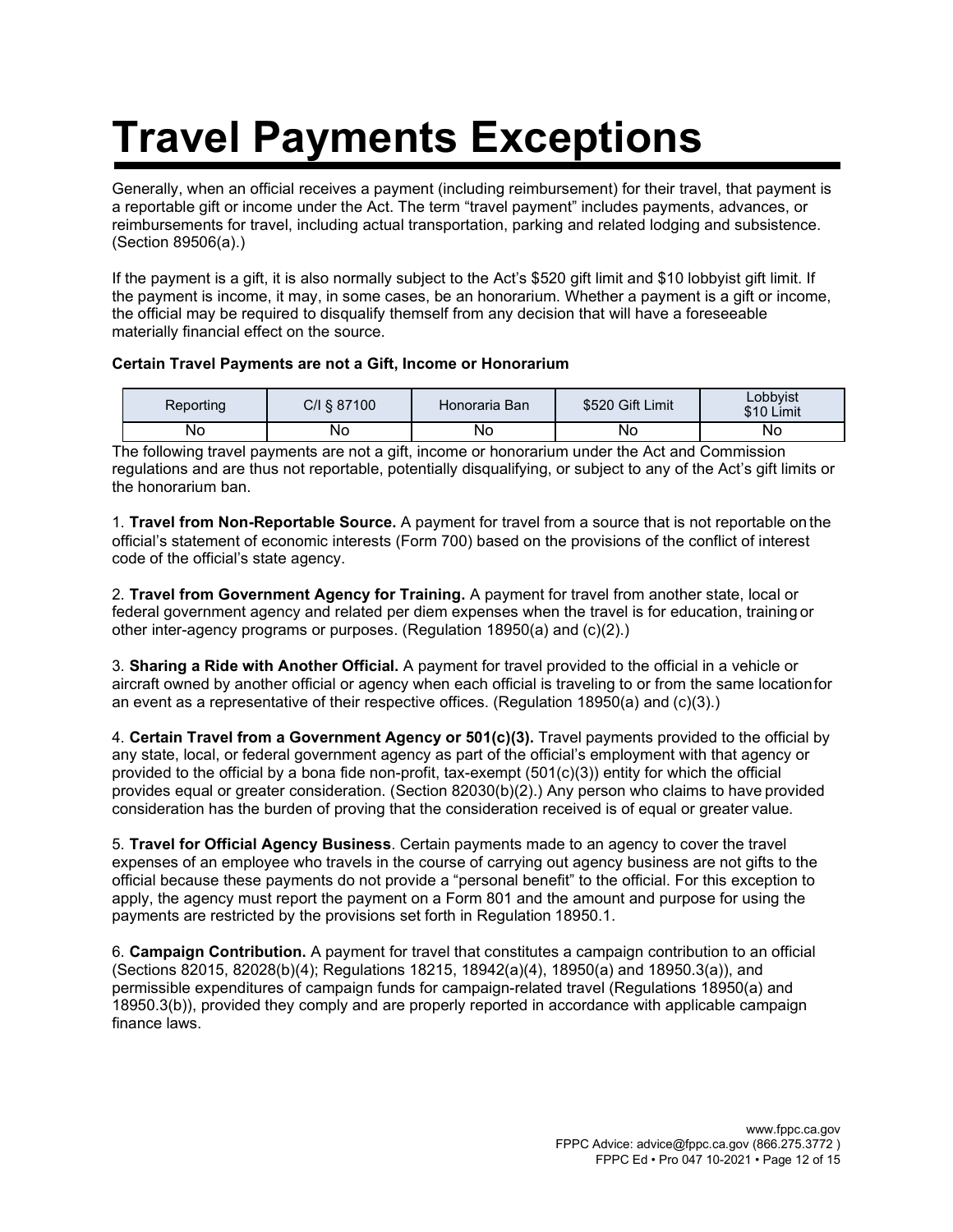7. **Travel Payments Fulfilling Terms of Contract.** Payments made to a governmental entity for travel expenses that are required to fulfill the terms of a contract. Neither the governmental entity nor the public official has a reporting obligation because consideration has been provided. (Section 82028; *Ratto*  Advice Letter, No. I-14-057.)

**Certain Travel Payments are Reportable and may Subject the Official to Possible Conflicts of Interest, but are not Subject to the \$520 Gift Limit or Honoraria Ban of the Act.**

| Reporting | C/I § 87100 | Honoraria Ban | \$520 Gift Limit | Lobbvist<br>\$10 Limit |
|-----------|-------------|---------------|------------------|------------------------|
| Yes       | Yes         | Νo            | Nο               | 'es                    |

**Travel for a Public Purpose Under Section 89506(a).** Any payments for actual transportation expenses and related lodging and subsistence that are made for a purpose reasonably related to: (1) A legislative or governmental purpose, or (2) An issue of state, national, or international policy so long as the travel is either:

(a) *Travel for Speech.* In connection with a speech given by the official and the lodging and subsistence expenses are limited to the day immediately preceding, the day of, and the day immediately following the speech and the travel is within the United States; or

(b) *Travel paid for by government agency or 501(c)(3) organization.* Provided by a government agency or authority, (including a foreign government), a bona fide public or private educational institution as defined in Section 203 of the Revenue and Taxation Code, or a nonprofit organization that qualifies under Section 501(c)(3) of the Internal Revenue Code or a foreign organization that substantially satisfies the criteria of that section.

In addition to being reportable and creating a conflict of interest issue for the official, these payments are still subject to the \$10 monthly limits on gifts from or arranged by lobbyists or lobbying firms.

#### **Payments for Travel in Connection with a Business**

| Reporting       | C/I § 87100 | Honoraria Ban | \$520 Gift Limit | Lobbvist<br>\$10 L<br>Limit |
|-----------------|-------------|---------------|------------------|-----------------------------|
| Yes - as Income | Yes         | No            | No               | No                          |

Payments for travel made in connection with personal services rendered by the official if the services are provided in connection with a bona fide business, trade, or profession — such as teaching, practicing law, medicine, insurance, real estate, banking, or building contracting — and the services are customarily provided in connection with the business, trade, or profession. (Section 89506(d)(3) and Regulations 18950(a) and 18950.2.)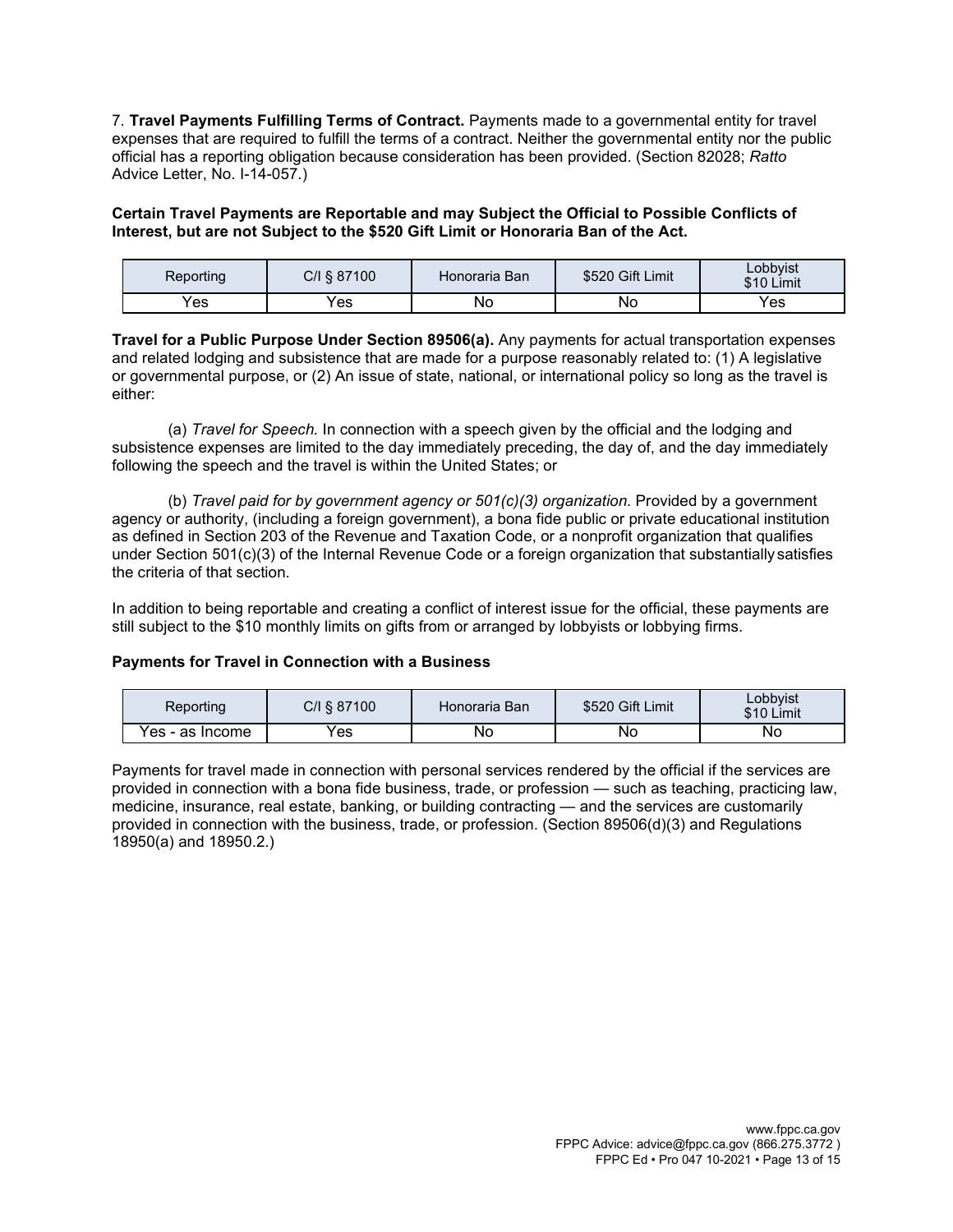# **Loans**

Personal loans received by certain state officials are subject to limits and other restrictions, and in some circumstances, a personal loan that is not being repaid or is being repaid below certain amounts may become a gift to the official who received it.

## **Limitations on Loans from Agency Officials, Consultants, and Contractors**

**Officials Must Not Receive Loans from Agency Staff.** If the public official is specified in Section 87200 (see page 2) or if they are exempt from the state civil service system under the California Constitution Article VII, Section 4(c)-(g), they may not receive a personal loan that exceeds \$250 at any given time from an officer, employee, member, or consultant of their government agency or an agency over which their agency exercises direction and control. (Section 87460(a) and (b).)

**Officials Must Not Receive Loans from Agency Contractors.** In addition, the public official may not receive a personal loan that exceeds \$250 at any given time from any individual or entity that has a contract with their government agency or an agency over which their agency exercises direction and control. This limitation does not apply to loans received from banks or other financial institutions, and retail or credit card transactions, made in the normal course of business on terms available to members of the public without regard to their official status. (Section 87460(c) and (d).)

#### **Loans to Elected Officials Must be in Writing**

In addition to the limitations above, if the public official is elected, they may not receive a personal loan of \$500 or more unless the loan is made in writing and clearly states the terms of the loan. The loan document must include the names of the parties to the loan agreement, as well as the date, amount, interest rate, and term of the loan. The loan document must also include the date or dates when payments are due and the amount of the payments. (Section 87461.)

#### **The following loans are not subject to these limits and documentation requirements**:

1. **Campaign Loans.** Loans received by an elected officer's or candidate's campaign committee.

2. **Loans from Family Members.** Loans received from the public official's spouse, child, parent, grandparent, brother, sister, parent-in-law, brother-in-law, sister-in-law, nephew, niece, aunt, uncle, orfirst cousin, or the spouse of any such person unless they are acting as an agent or intermediary for another person not covered by this exemption.

#### **Loans as Gifts**

Under the following circumstances, a personal loan received by **any** public official (elected and other officials specified in Section 87200, as well as any other state official or employee required to file statements of economic interests) may become a gift and subject to gift reporting and limitations:

1. If the loan has a defined date or dates for repayment and has not been repaid, the loan will become a gift when the statute of limitations for filing an action for default has expired.